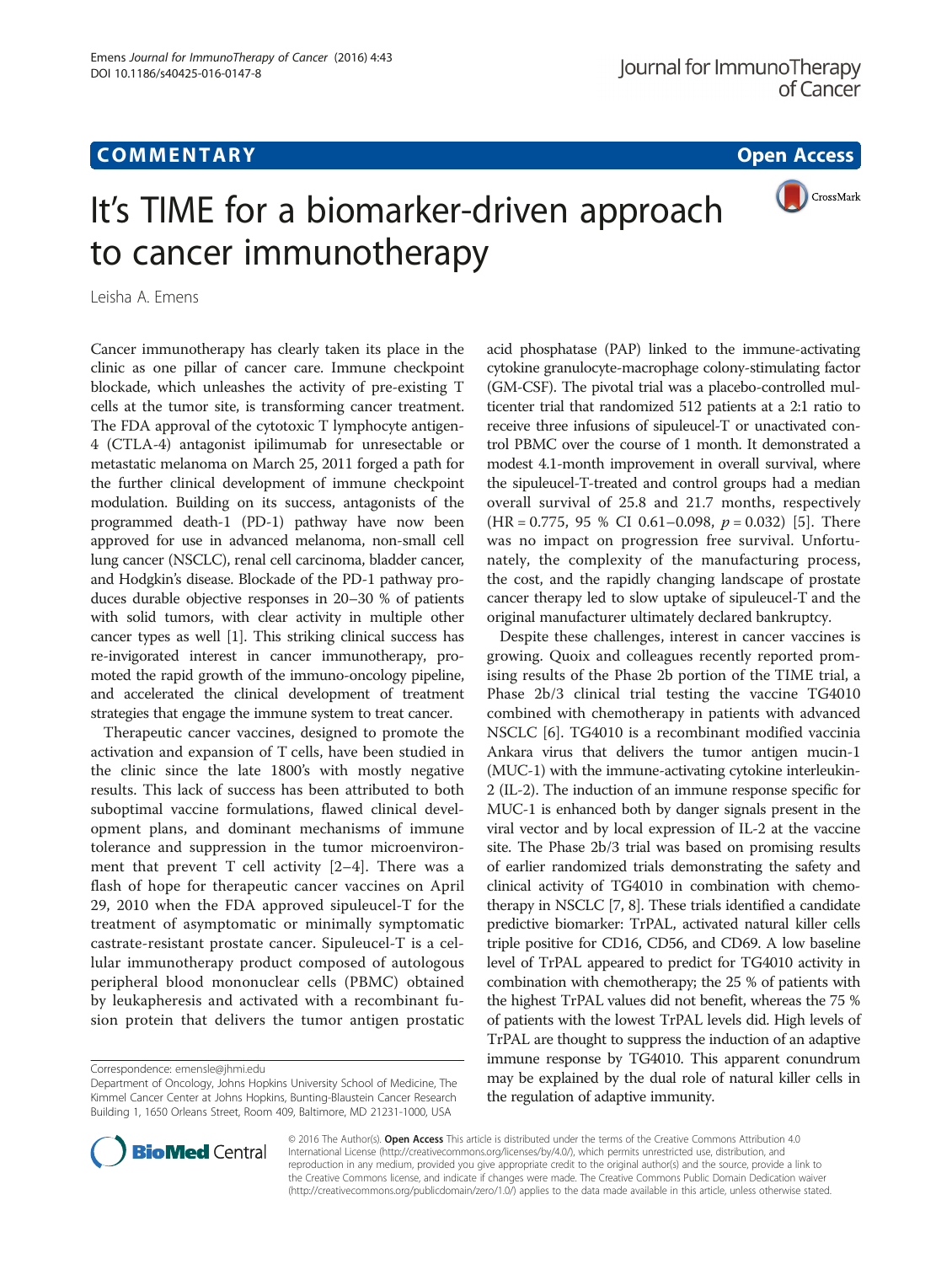The TIME trial is a randomized, double-blind, placebocontrolled Phase 2b/3 trial that enrolls previously untreated patients with stage 4 NSCLC without a known activating EGFR mutation and with MUC-1 expression in at least 50 % of tumor cells [[6\]](#page-2-0). In the Phase 2b portion, 222 patients were randomized 1:1 to receive  $10^8$ plaque-forming units (pfu) of TG4010 or placebo (the formulation buffer of TG4010) from the initiation of chemotherapy weekly for 6 weeks, and then every 3 weeks until disease progression. Randomized patients were stratified according to the baseline level of TrPAL  $(\leq$  or > the upper limit of normal (ULN)). Chemotherapy was a platin-based doublet given at standard doses for up to 6 cycles, and bevacizumab and maintenance treatment with pemetrexed or erlotinib were permitted as clinically indicated. The primary endpoint was PFS assessed every 6 weeks to validate the predictive value of the TrPAL biomarker. For the population as a whole, the median PFS for the TG4010 and placebo groups was 5.9 months (95 % CI 5.4–6.7) and 5.1 months (95 % CI 4.2–5.9) respectively (HR = 0.74, 95 % CI 0.55–0.98, one-sided  $p = 0.019$ ). The treatment effect of adding TG4010 to chemotherapy was delayed, consistent with reported data with other cancer immunotherapies like sipuleucel-T and ipilimumab [[5, 9](#page-2-0)]. The study validated the association of the TrPAL biomarker with benefit in patients with a TrPAL value  $\leq$  ULN, but not the association of the TrPAL biomarker with lack of benefit in patients with a TrPAL value > ULN. As this threshold corresponded to the first 3 quartiles (Q3) of the patient distribution (75 %) in the earlier Phase 2b trial [\[7\]](#page-2-0), a prespecified analysis demonstrated the patients with TrPAL values  $\le Q3$  had a significant improvement in PFS, but those with TrPAL values > Q3 did not. Based on these data supporting an improvement in PFS with TG4010 with chemotherapy relative to control, and the predictive value of a low baseline level of TrPAL, the study continues to fully evaluate the clinical activity of TG4010 and to validate TrPAL as a companion predictive biomarker in this patient population.

Importantly, the TIME trial evaluated multiple biomarkers. First, it required expression of the tumor antigen MUC-1 in at least 50 % of tumor cells for eligibility. This is important as MUC-1 is the target of the vaccine-induced T cell response. Ensuring adequate levels of expression of the target antigen by the tumor is thus critical for success. Although not reported here, an association between the clinical activity of TG4010 and MUC-1-specific T cells in NSCLC patients has been reported in an earlier trial [\(8\)](#page-2-0). Second, it evaluated the TrPAL biomarker as an additional predictive biomarker of benefit with the combination of TG4010 and chemotherapy. The investigators demonstrated that low levels of TrPAL appear to predict clinical benefit from TG4010

combined with chemotherapy. Third, in a post-hoc exploratory analysis, the investigators evaluated expression of PD-L1 in available pretreatment tumor specimens; 160 (72 %) patients were assessable for tumor cell PD-L1 expression, and 137 (62 %) patients were assessable for PD-L1 expression in infiltrating immune cells. They noted a significant improvement in PFS with TG4010 and chemotherapy relative to the control group in patients with a low level of PD-L1 expression in the immune cell infiltrate, but not in those with higher levels of PD-L1 expression in the immune cell infiltrate (HR 0.61 [95 % CI 0.39–0.96];  $p = 0.015$ ). The level of PD-L1 expression by tumor cells appeared to make no difference. This finding raises the interesting possibility that adding a PD-1 or PD-L1 antagonist to block intratumoral immune suppression in patients with higher levels of PD-L1 expression at the tumor site could expand the number of patients who respond to TG4010 combined with chemotherapy. Prospective clinical trials will be required to test these hypotheses.

Where are we with simple predictive biomarkers in cancer immunotherapy? The PD-1 antagonist pembrolizumab was granted accelerated approval by the FDA on October 2, 2015 for the second line treatment of advanced PD-L1+ NSCLC together with the companion diagnostic PD-L1 IHC22C3 pharmDx test. This approval was based on objective response rates of 45 % in PD-L1+ patients relative to 19 % in all patients enrolled on the trial [[10](#page-2-0)]. Nivolumab and atezolizumab also appear to have greater activity in tumors that express PD-L1 [[11](#page-2-0)–[15\]](#page-2-0), and nivolumab is also FDA-approved for the second line therapy of NSCLC. Separately, a diagnostic test for PD-L1 expression, the PD-L1 IHC 28-8 Pharm Dx test, was approved to help physicians select patients more likely to benefit from PD-1 blockade with nivolumab. Thus, PD-L1 expression within the tumor microenvironment appears to enrich for responders to antagonists of the PD-1 pathway, but is an imperfect biomarker due in part to geographic variability in expression within a given tumor and across tumor metastases, and dynamic changes in PD-L1 expression over time. Microsatellite instability (MSI) has more recently been proposed as a predictive biomarker of response to pembrolizumab based on response rates of 40 and 0 % in mismatch repair deficient and proficient tumors, respectively [[16](#page-2-0)]. This is thought to reflect a higher load of neoantigens generated by mutation in the mismatch repair deficient tumors, rendering them more immunogenic. These findings are being further explored and validated in larger trials. With these advances, we are beginning to develop informative predictive biomarkers of response to cancer immunotherapies. An association between the baseline level of TrPAL and the response of MUC-1+ NSCLC to TG4010 and chemotherapy, if validated in the Phase 3 portion of the TIME trial, could